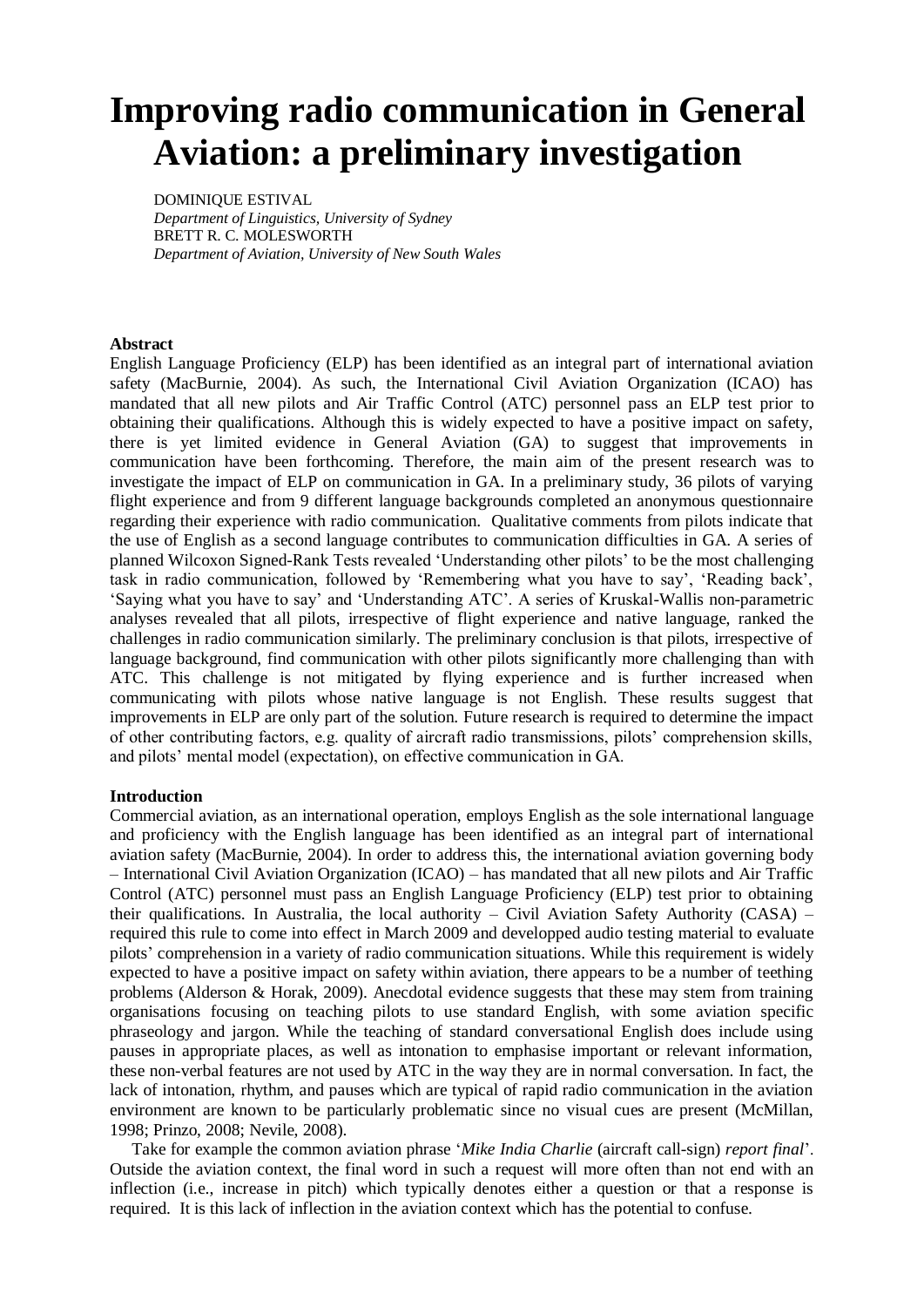Communication problems within aviation appear further compounded by the reliance on, and need for, radio transmissions which result in a degraded speech signal. Moreover, the cockpit is a noisy environment and the presence of noise makes it more difficult to understand speech. This is most evident for EL2 speakers (Gat and Keith 1978). Shimizu, Makishima, Yoshida, and Yamagishi, (2002) found that, as the signal to noise ratio increased (white, pink, and aircraft noise), native Japanese speakers found it much harder to discriminate between different English phonemes. According to Mayo, Florentine, and Buus, (1997) the difficulty in discriminating between English phonemes for EL2 speakers is off-set with years of exposure to English, but never reduces to that for Native Speakers (NS).

The main aim of the research was to investigate communication challenges within General Aviation (GA) and to assess the utility of language technologies as a means of mitigation. The present research reports on the findings of a preliminary study examining the most challenging aspects of radio communication in GA.

## **Method**

#### *Participants*

Thirty-six pilots from various flight training institutions located at Bankstown airport, Sydney Australia, participated in the study. The mean flight experience of the pilots was 342 hours (range 15 - 2,800). Twelve of the pilots held a Private Pilot Licence, while eleven held a Commercial Pilot Licence. The remainder of the pilots had passed the General Flying Progress Test or were undergoing training to obtain this licence (Pre-solo and Solo stages of training) (see Table 1).

Nine language backgrounds were represented. Twenty-four pilots reported their first language to be English (i.e. NS), either Australian (23) or British English (1). The non-native speakers of English (i.e. EL2) identified their native language as: *Tamil* (4), *Cantonese* (3), *Malaysian* (2), *Malayalam* (1), *Telugu* (1), *Urdu* (1) and *Korean* (1). On average, the EL2 pilots reported having spoken English for 14 years (range 2 -25).

#### **Table 1**

Number of pilots distributed across flight training level, flying experience, and whether English is second language ("\*" denotes that some respondents did not answer the question)

| <b>Training Level</b> | # of Participants | <b>Mean Flight Hours</b> | EL <sub>2</sub> |
|-----------------------|-------------------|--------------------------|-----------------|
| Pre-Solo              | 2                 | $15*$                    | 2               |
| Solo                  | 5                 | 48*                      | 4               |
| <b>GFPT</b>           | 5                 | 53                       | 2               |
| <b>PPL</b>            | 12                | 222*                     | 3               |
| <b>CPL</b>            | 11                | 701*                     |                 |
| Total                 | $35*$             | 342                      | $12*$           |

## *Stimuli*

A paper-based survey was employed for the study. It was designed to elicit self-reports of radio communication problems experienced and was not intended to assess the pilots' level of English proficiency. The survey was anonymous and consisted of six questions. The first two collected information about the pilots' level of English proficiency and their level of flight training, the other four focused on pilots' experience with radio communication – both with other pilots and with ATC.

## *Procedure*

Prior to distributing the survey, permission was sought from the Chief Flying Instructor (CFI) at all flight training institutions. Paper copies of the survey were left with the CFI, with a sealed box to collect the completed questionnaires. On average, flight institutions had two weeks to complete the surveys. The research was approved by the University of Sydney Ethics Committee.

# **Results**

## *Challenges in Radio Communication*

Since the main goal of the research was to examine what pilots find most challenging in aviation communication and specifically whether any differences existed between NS and EL2 pilots, they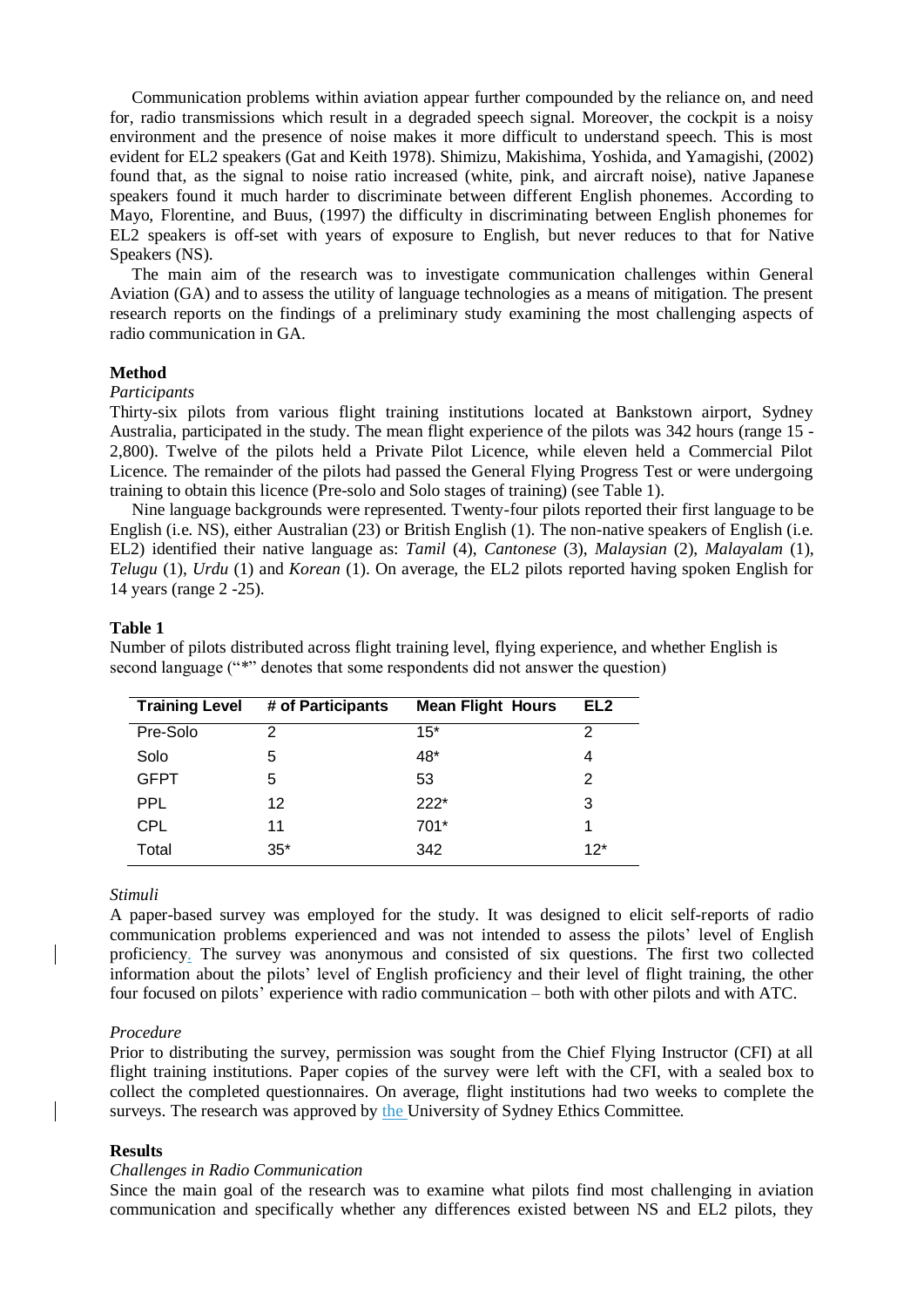were asked to rank in order of difficulty five common aviation communication tasks, namely: (a) *Remembering what you have to say*; (b) *Reading back*; (c) *Saying what you have to say*; (d) *Understanding ATC'* and (e) *Understanding other pilots*.

Eleven (11) pilots reported the most challenging component of radio communication to be *Understanding other pilots*. This was followed by *Remembering what you have to sa*' (9), *Reading back* (5), *Understanding ATC* (2) and *Saying what you have to say* (2). Thirteen pilots (NS as well as EL2) had problems answering this ranking question as formulated (with  $1 =$  most difficult and  $5 =$ least difficult). To ensure data accuracy, respondents who gave no or incompatible rankings (5 possible errors) on this question were excluded from the subsequent analysis.

Based on the above distribution, a series of planned Wilcoxon Signed-Rank Tests were employed to examine the order in which pilots ranked, in terms of difficulty, these five aviation communication tasks. The non-parametric alternate to the Dependent–Samples t Test (Wilcoxon Signed-Rank Tests) was used since the data violated the assumptions underpinning parametric tests (i.e., small sample sizes and homogeneity of variance). With alpha set at .05, the median rank for *Remembering what you have to say* (*Mdn* = 2.57, Range = 4) was significantly higher than *Understanding ATC* (*Mdn* = 3.71, Range = 4),  $z$  ( $N = 21$ ) = 1.99,  $p = .047$ ,  $r^2 = .19$ ; the median rank for *Understanding other pilots* (*Mdn*  $= 1.95$ , Range  $= 3$ ) was significantly higher than for *Understanding ATC (Mdn*  $= 3.71$ , Range  $= 4$ ), *z*  $(N = 21) = 3.69$ ,  $p = .000$ ,  $r^2 = .65$ ; and the median rank for *Remembering what you have to say* (*Mdn*)  $= 2.57$ , Range  $= 4$ ) was also significantly higher than for *Saying what you have to say* (*Mdn*  $= 3.62$ , Range = 4),  $z (N = 21) = 2.28$ ,  $p = .023$ ,  $r<sup>2</sup> = .25$ .

Based on the above analysis, *Understanding other pilots* (*Mdn* = 1.95, Range = 3) was found to be the most difficult followed by *Remembering what you have to say* (*Mdn* = 2.57, Range = 4), *Reading back* (*Mdn* = 3.14, Range = 4), *Saying what you have to say* (*Mdn* = 3.62, Range = 4), with *Understanding ATC* (*Mdn* = 3.71, Range = 4) as the least difficult.

In summary, if the tasks were to be ranked, the order would be (# 1 most challenging);

- 1. Understanding other pilots,
- 2. Remembering what you have to say,
- 3. Reading back,
- 4. Saying what you have to say,
- 5. Understanding ATC.

# **Determiners of task difficulty**

In order to determine whether the differences observed with task difficulty could be explained by native language or qualification (licence type), a series of one-way analysis of variances (ANOVA) were employed. Since the data violated the assumptions underpinning parametric tests (i.e., homogeneity of variance), Kruskal-Wallis non-parametric tests were used. With alpha set at .05 the results failed to reveal any statistical significant differences, with largest  $X^2$ ,  $X^2$ (3, 20) = 5.77, p = .12. This result suggests that neither native language nor qualification was an influencing factor in what pilots found difficult with radio communication.

Pilots were also asked to suggest other areas of difficulty in radio communication. Only three answers were given to that question, and all three mentioned EL2 pilots:

- (#1) 'pilots whose first language is not English'
- $(420)$  'it's very hard when pilot is mumbling/broken english' (sic)
- (#36) 'Bloody Indians' (sic)

Pilots were given the opportunity to provide narrative examples of communication problems, excluding radio malfunctions. Respondent #6 reported an incident which was in fact due to a radio problem as opposed to a communication problem, while respondent #36 reported an account of an incident where two EL2 pilots, designated as 'Indians', could not be understood by other pilots on approach at a regional airport. It is important to note that this is the same pilot who used the phrase 'Bloody Indians' in the previous question. This derogatory phrase is often heard to refer to overseas student pilots in general and it reflects a prejudice against Indian student pilots which unfortunately appears to be very strong in the Australian General Aviation community (and which, as recent events have shown, seems to be reflected in the wider community).

#### **Communicating with ATC**

Finally, pilots were asked about situations where either they did not fully understand what ATC was telling them, or where ATC asked them to repeat a transmission. Twenty-one and twenty-six pilots